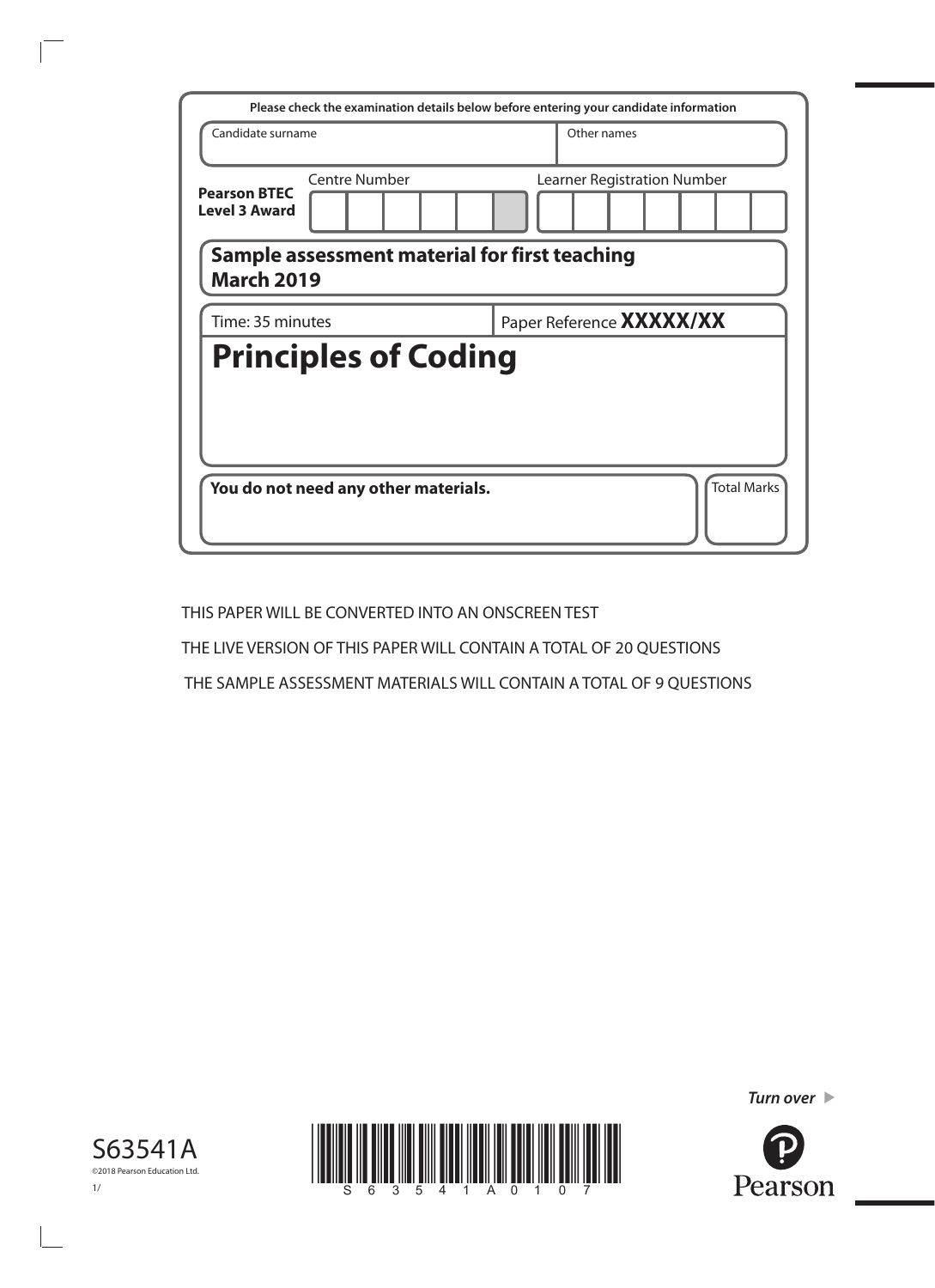## **Answer ALL questions.** Some questions must be answered with a cross in a box  $\boxtimes$ . If you change your mind about an **DOMORATIVE INTERNATIONS RESISTERING IN THE STROOM** answer, put a line through the box  $\boxtimes$  and then mark your new answer with a cross  $\boxtimes$ . **1** Here is an example algorithm. IF  $X = 5$  THEN OUTPUT "Correct" ELSE OUTPUT "Incorrect" END IF Which of these describes the structure of the algorithm? **(1)** Select **one** option.  $\boxtimes$ **A** Selection **PERMIT AND MANUFACTURES DOMORAGE IN STREET OF**  $\times$ **B** Iteration  $\boxtimes$ **C** Sequence  $\times$ **D** Variation**DOMORATION ENVIRONMENT DOMORWRITENMIEISARES \***  $\begin{bmatrix} 2 & 0 & 0 \\ 0 & 0 & 0 \\ 0 & 0 & 0 \end{bmatrix} \begin{bmatrix} 1 & 0 & 0 \\ 0 & 0 & 0 \\ 0 & 0 & 0 \end{bmatrix}$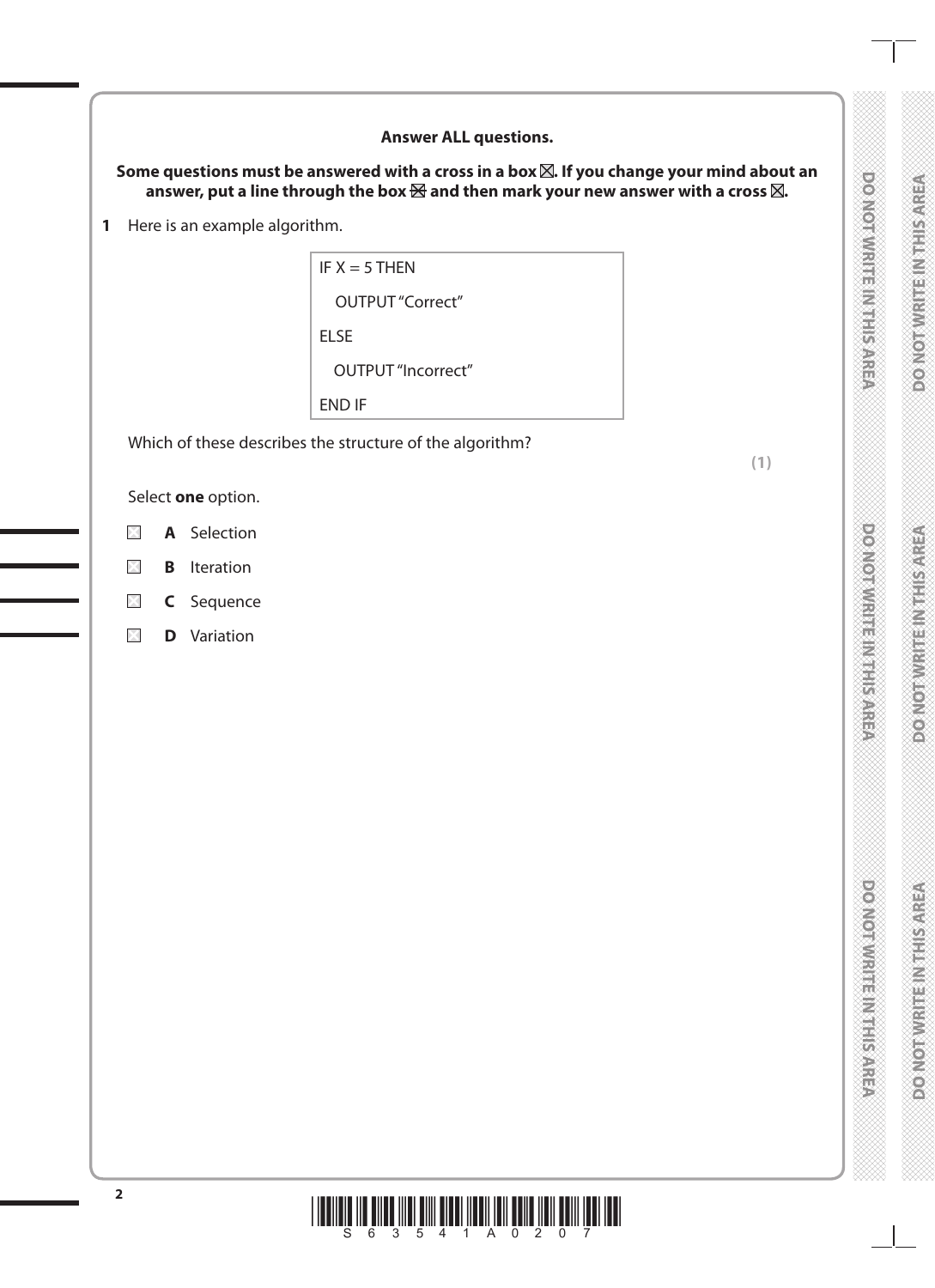|              |             |   | Select one option.                                                                                 | (1) |
|--------------|-------------|---|----------------------------------------------------------------------------------------------------|-----|
|              |             |   |                                                                                                    |     |
|              | $\boxtimes$ | A | <b>HTML</b>                                                                                        |     |
|              | $\boxtimes$ | B | Java                                                                                               |     |
|              | $\boxtimes$ |   | C ASP                                                                                              |     |
|              | $\boxtimes$ | D | PHP                                                                                                |     |
| $\mathbf{3}$ | age of 25.  |   | A digital marketer is searching a database to find a list of female customers over the             |     |
|              |             |   | Which of these logical statements would extract the correct data?                                  | (1) |
|              |             |   |                                                                                                    |     |
|              |             |   | Select one option.                                                                                 |     |
|              | $\times$    |   | <b>A</b> Gender = Female AND Age = $25$                                                            |     |
|              | $\times$    | B | Gender = Female AND Age < 25                                                                       |     |
|              | $\times$    |   | <b>C</b> Gender = Female OR Age $> 25$                                                             |     |
|              | $\boxtimes$ |   | <b>D</b> Gender = Female AND Age $> 25$                                                            |     |
| 4            |             |   | Which of these components defines the method and language to transmit data<br>across the Internet? | (1) |
|              |             |   | Select one option.                                                                                 |     |
|              | $\times$    |   | A Servers                                                                                          |     |
|              | $\boxtimes$ | B | Protocols                                                                                          |     |
|              | $\boxtimes$ |   | <b>C</b> Clients                                                                                   |     |
|              | $\times$    | D | Nodes                                                                                              |     |
|              |             |   |                                                                                                    |     |
|              |             |   |                                                                                                    |     |
|              |             |   |                                                                                                    |     |
|              |             |   |                                                                                                    |     |
|              |             |   |                                                                                                    |     |
|              |             |   |                                                                                                    |     |
|              |             |   |                                                                                                    |     |



**DOMOTWRITEINMENSAREA** 

DO NOTWRITE INTHISAREA

 $\mathbf{I}$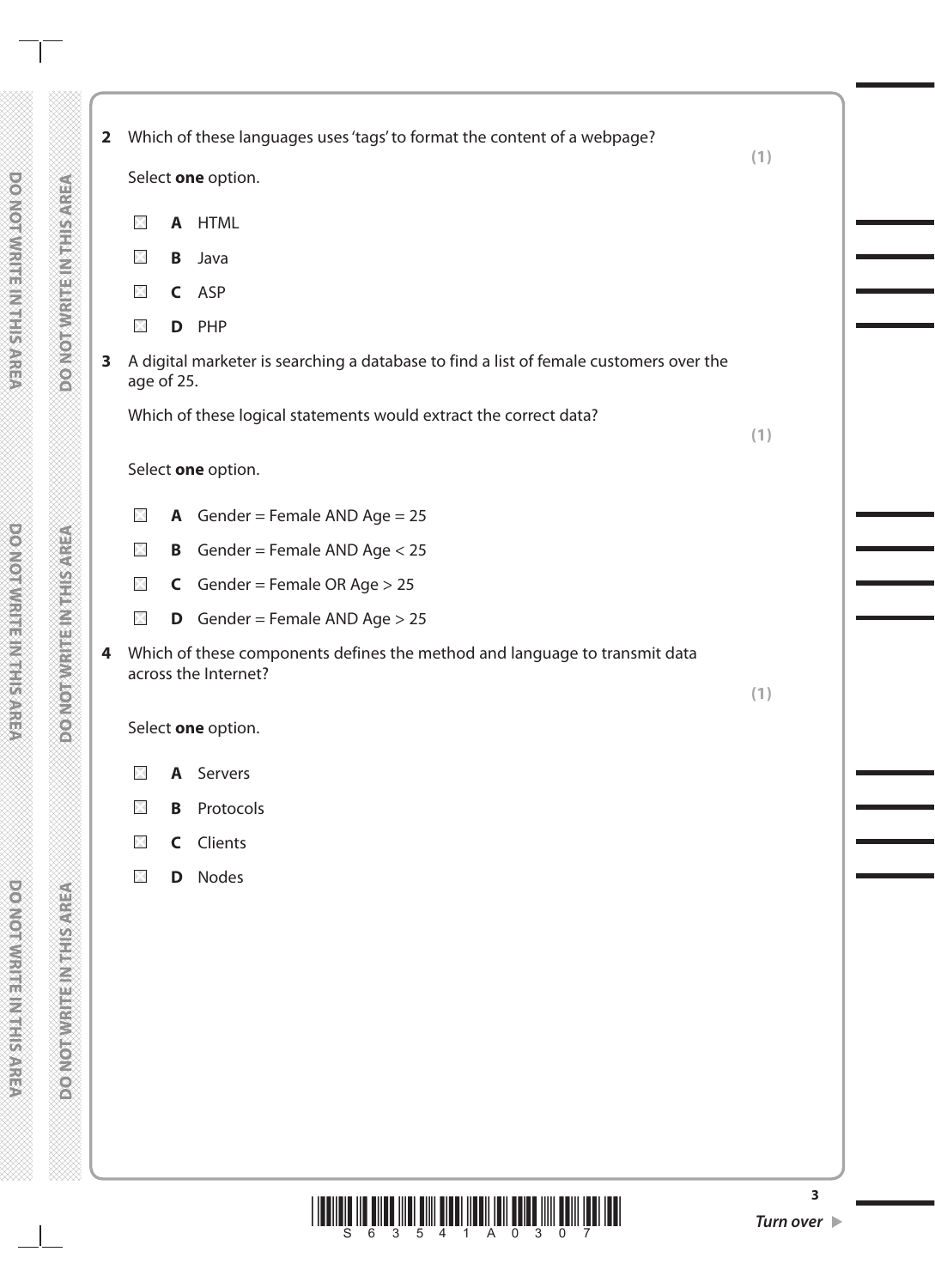| 5 |             |   | Identify the protocol that would be used for a webpage that requires a user to submit<br>sensitive data? |                                    |
|---|-------------|---|----------------------------------------------------------------------------------------------------------|------------------------------------|
|   |             |   |                                                                                                          | (1)                                |
|   |             |   | Select one option.                                                                                       | <b>DOMOTOWRITE IN REPLISANER</b>   |
|   | X           | A | <b>DNS</b>                                                                                               |                                    |
|   | $\times$    | B | <b>FTP</b>                                                                                               |                                    |
|   | $\times$    | C | <b>HTTPS</b>                                                                                             |                                    |
|   | $\times$    |   | D VolP                                                                                                   |                                    |
| 6 |             |   | An organisation wants to personalise its website for each visitor.                                       |                                    |
|   |             |   | Why should they use cookies?                                                                             |                                    |
|   |             |   | Select one option.                                                                                       | (1)                                |
|   | $\times$    |   | A To allow the visitor to log in to check previous orders                                                |                                    |
|   | $\times$    | Β | To adapt the webpage to fit on a mobile device                                                           |                                    |
|   | $>\zeta$    | C | To match advertisements to visitor's search history                                                      |                                    |
|   | $\times$    |   | <b>D</b> To provide an online chat feature with customer support                                         |                                    |
| 7 |             |   | Which of these Content Management Systems allows access to multimedia on a<br>single central system?     | <b>DOMORATION IS NOT THE STATE</b> |
|   |             |   | Select one option.                                                                                       | (1)                                |
|   | $\times$    | A | <b>Digital Asset</b>                                                                                     |                                    |
|   | $\boxtimes$ | B | Web                                                                                                      |                                    |
|   | $\times$    | C | Enterprise                                                                                               |                                    |
|   | $\times$    | D | Data analytics                                                                                           |                                    |
|   |             |   |                                                                                                          |                                    |
|   |             |   |                                                                                                          |                                    |
|   |             |   |                                                                                                          |                                    |
|   |             |   |                                                                                                          |                                    |
|   |             |   |                                                                                                          |                                    |
|   |             |   |                                                                                                          | <b>PONOTOWRITE IN THIS AREA</b>    |
|   |             |   |                                                                                                          |                                    |
|   |             |   |                                                                                                          |                                    |

**DONOTWRITEINITES/NEED** 

**DONOTWERFINGHIS AREA** 

**DONOTWRITE IN THIS AREA** 

## \*S63541A0407\* **<sup>4</sup>**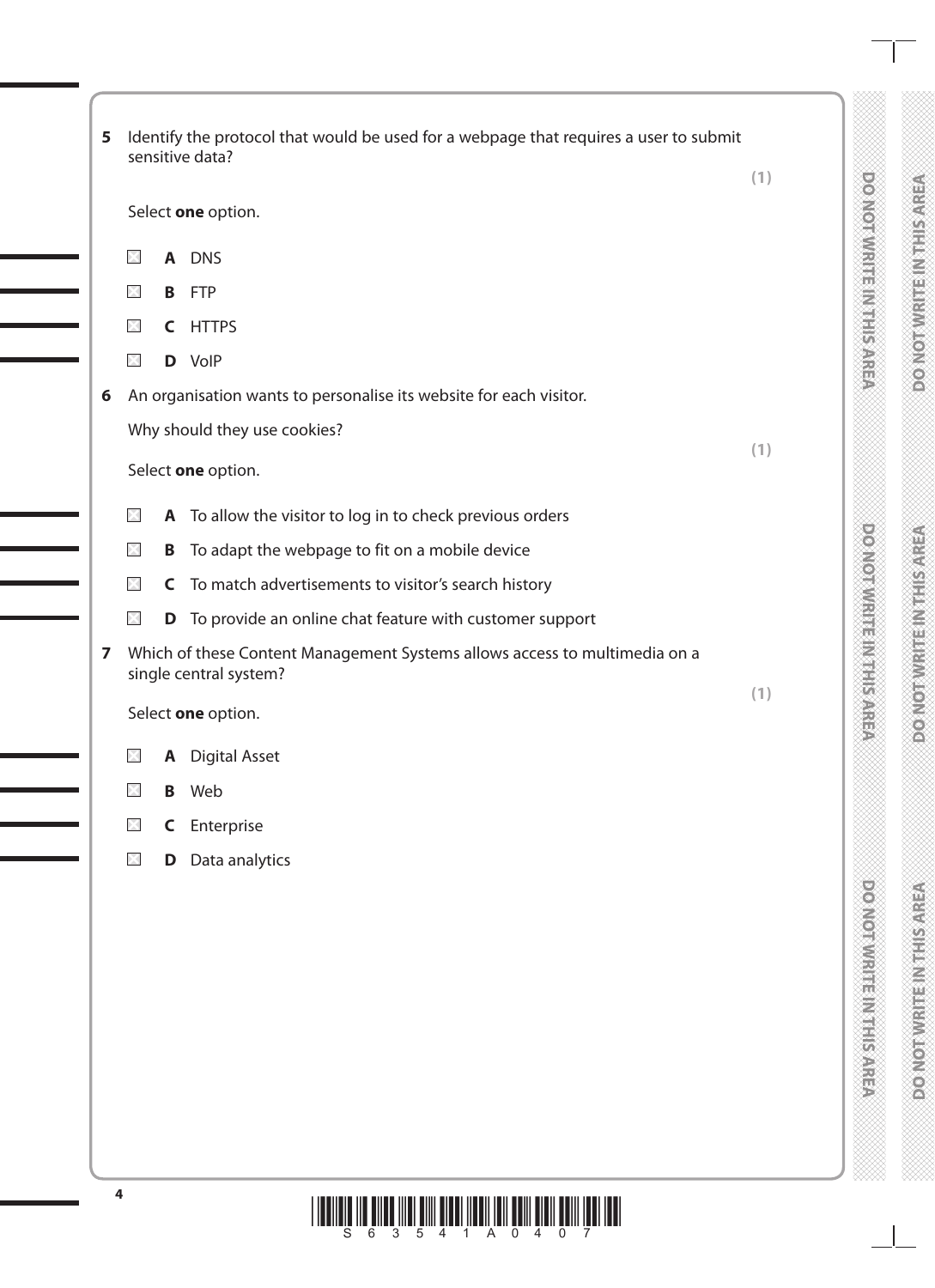DO NOTWRITE INTHISAREA

**DONOTWINEEDING AREA** 

 $\Box$ 

J.

**PROVIDENTIAL METALCONER** 

**DOMORWICHER WEBSINGS** 

| 8 | Which of these is a characteristic of ASP.Net?<br>(1)                                                        |   |                                                    |     |
|---|--------------------------------------------------------------------------------------------------------------|---|----------------------------------------------------|-----|
|   |                                                                                                              |   | Select one option.                                 |     |
|   | $\times$                                                                                                     |   | A Process server-side requests                     |     |
|   | $\times$                                                                                                     | B | Shares page formatting across all pages of a site  |     |
|   | $\times$                                                                                                     |   | C Creates self-contained web apps                  |     |
|   | $\times$                                                                                                     | D | Produces dynamic content for web pages             |     |
| 9 | A digital marketer compresses an image using lossy compression, this removes the<br>metadata from the image. |   |                                                    |     |
|   |                                                                                                              |   | Which of these pieces of information will be lost? |     |
|   |                                                                                                              |   |                                                    | (1) |
|   |                                                                                                              |   | Select one option.                                 |     |
|   | $\times$                                                                                                     |   | A The size of the file                             |     |
|   | $\boxtimes$                                                                                                  | B | The location of the image                          |     |
|   | $\times$                                                                                                     | C | The file type used                                 |     |
|   | $\times$                                                                                                     | D | The bit depth                                      |     |
|   |                                                                                                              |   | <b>TOTAL FOR PAPER = 9 MARKS</b>                   |     |
|   |                                                                                                              |   |                                                    |     |
|   |                                                                                                              |   |                                                    |     |
|   |                                                                                                              |   |                                                    |     |
|   |                                                                                                              |   |                                                    |     |
|   |                                                                                                              |   |                                                    |     |
|   |                                                                                                              |   |                                                    |     |
|   |                                                                                                              |   |                                                    |     |
|   |                                                                                                              |   |                                                    |     |
|   |                                                                                                              |   |                                                    |     |

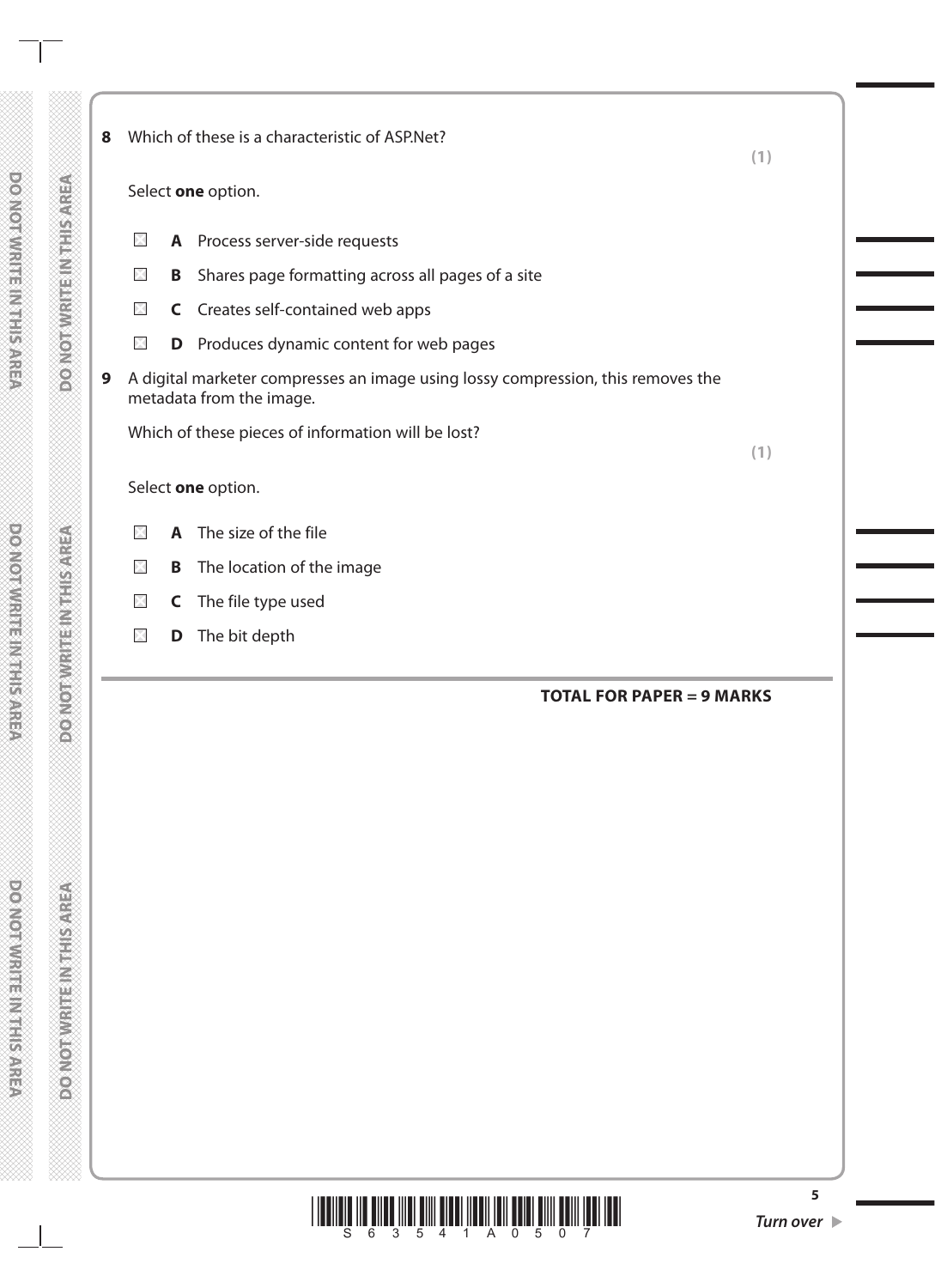| Question<br>Number      | Answer                                               | Mark        |
|-------------------------|------------------------------------------------------|-------------|
| 1                       | A - Selection                                        | (1)         |
| Question<br>Number      | Answer                                               | Mark        |
| $\overline{\mathbf{2}}$ | A - HTML                                             | (1)         |
| Question<br>Number      | Answer                                               | Mark        |
| 3                       | D - Gender = Female AND Age > 25                     | (1)         |
| Question<br>Number      | Answer                                               | Mark        |
| 4                       | <b>B</b> – Protocols                                 | (1)         |
| Question<br>Number      | Answer                                               | <b>Mark</b> |
| 5                       | $C - HTTPS$                                          | (1)         |
| Question<br>Number      | Answer                                               | Mark        |
| 6                       | C - Match advertisements to visitor's search history | (1)         |
| Question<br>Number      | Answer                                               | Mark        |
| $\overline{\mathbf{z}}$ | A - Digital Asset                                    | (1)         |

DONOTWRITEINTHISAREA

DOMOTWRITEM THIS AREA

**DOMOTWRITEINITHISAREA** 

\*S63541A0607\* **<sup>6</sup>**